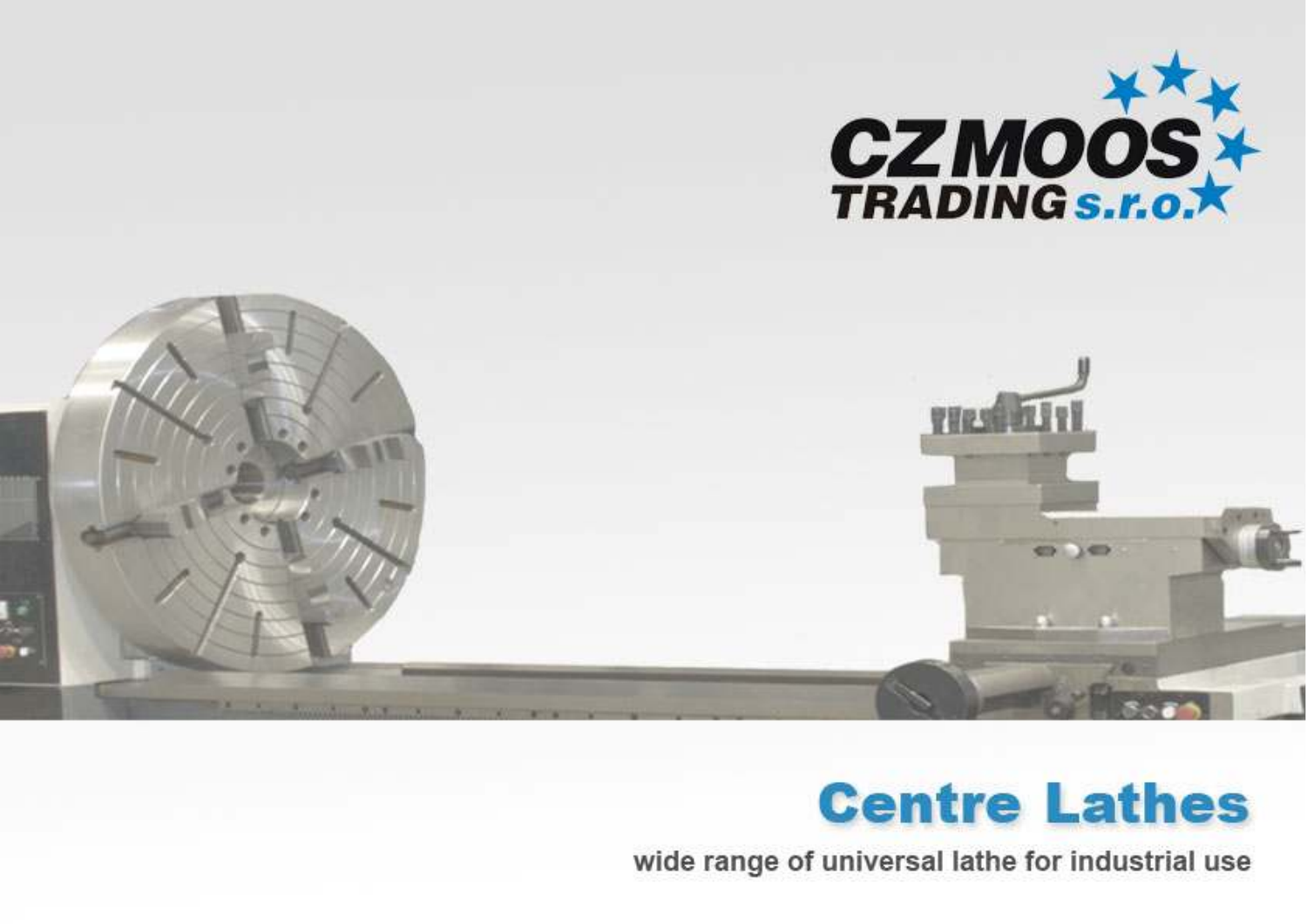### **Heavy -duty industrial lathes**

universal lathes categorie Heavy Duty for the power machining

- Large diameter of spindle boring 130 mm
- High torque, Swing over bed 1000 1600 mm
- Headstock with hydraulic clutch
- Massive solid bed 1500-8000 mm
- Hardened and ground guide surfaces
- The machine is fully in line with current CE standards

**CW 61125M** price: €46,000

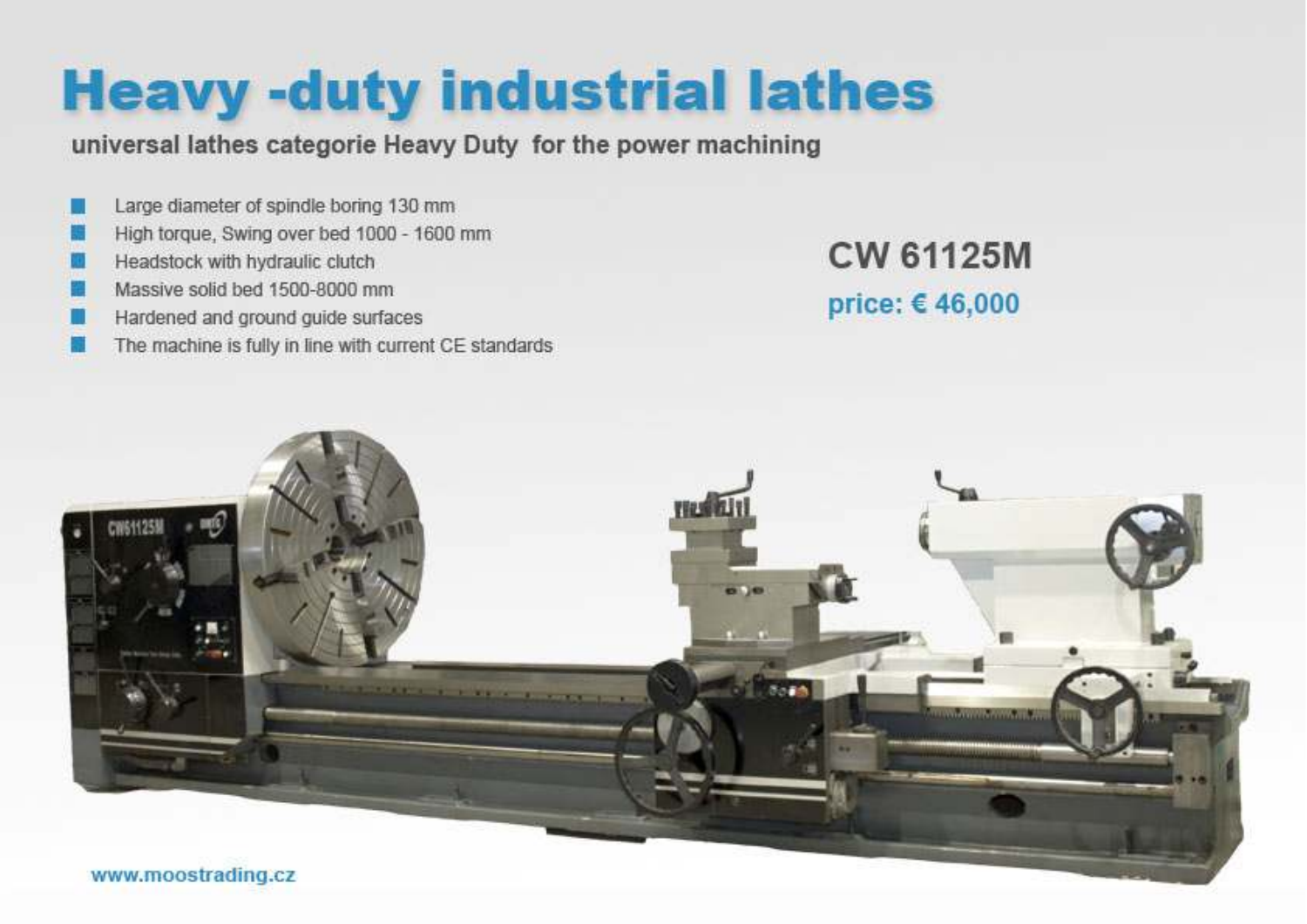| <b>Model</b>                | <b>CW61100M</b>                       | <b>CW61125M</b> | <b>CW61140M</b> | <b>CW1160M</b> |  |
|-----------------------------|---------------------------------------|-----------------|-----------------|----------------|--|
| Swing dia over bed          | 1000 mm                               | 1250 mm         | 1400 mm         | 1600 mm        |  |
| Swing dia over slide        | 630 mm                                | 880 mm          | 1030 mm         | 1230 mm        |  |
| Swing dia in gap            | 1400 mm                               | 1650 mm         | 1800 mm         | 2000 mm        |  |
| Efective lenght of gap      |                                       | 600 mm          |                 |                |  |
| Distance between centers    | 1500/2000/3000/4000/5000/6000/8000 mm |                 |                 |                |  |
| Guideway width              | 755 mm                                |                 |                 |                |  |
| Spindle nose                | $A-15$                                |                 |                 |                |  |
| Spindle boring              | 130 mm                                |                 |                 |                |  |
| Spindle taper               | 140 mm(1:20)                          |                 |                 |                |  |
| Spindle speed               | 3.15-315 ot/min                       |                 |                 |                |  |
| Cross slide Travel - X axe  | 580 mm                                | 670 mm          | 725 mm          | 825 mm         |  |
| Travel of top-slide         |                                       | 30 0mm          |                 |                |  |
| Tool capacity               | 45x45 mm                              |                 |                 |                |  |
| Longitudinal feed           | $0.1 - 12$ mm/r                       |                 |                 |                |  |
| Cross feed                  | $0.05 - 6$ mm/r                       |                 |                 |                |  |
| Rapidfeed                   | $3.8$ m/min                           |                 |                 |                |  |
| Metric thread               | 1-12 0mm                              |                 |                 |                |  |
| Modular thread              | 0.5-60 MOD                            |                 |                 |                |  |
| Diametrical pitch thread    | 1/2-5 6DP                             |                 |                 |                |  |
| Tailstock quill diameter    | 16 0mm                                |                 |                 |                |  |
| Tailstock quill taper       | 80 mm/1:20                            |                 |                 |                |  |
| Tailstock quill travel      | 300 mm                                |                 |                 |                |  |
| Main motor power            | 22 kW                                 |                 |                 |                |  |
| Weight of machine(3 meters) | 10000 kg                              | 10700 kg        | 11000 kg        | 11500 kg       |  |
| Add or reduce for 1 meter   | 1000 kg                               |                 |                 |                |  |

#### Standard accesories:

- 3-jaw chuck o
- CE implementation
- Swivel tip 醫
- Face plate
- Oil gun
- Drag plate
- Scale threading n
- Steady and
- Anchoring material
- following rest
- Tool
- Operating imanual
- Protective cover chuck
- **I'll** Protective cover knife head

#### Optional accessories:

4-jaw chuck Quick change tool post - Multifix Anti-vibration pads Bevel edge Digital read-out system Motor-driven tailstock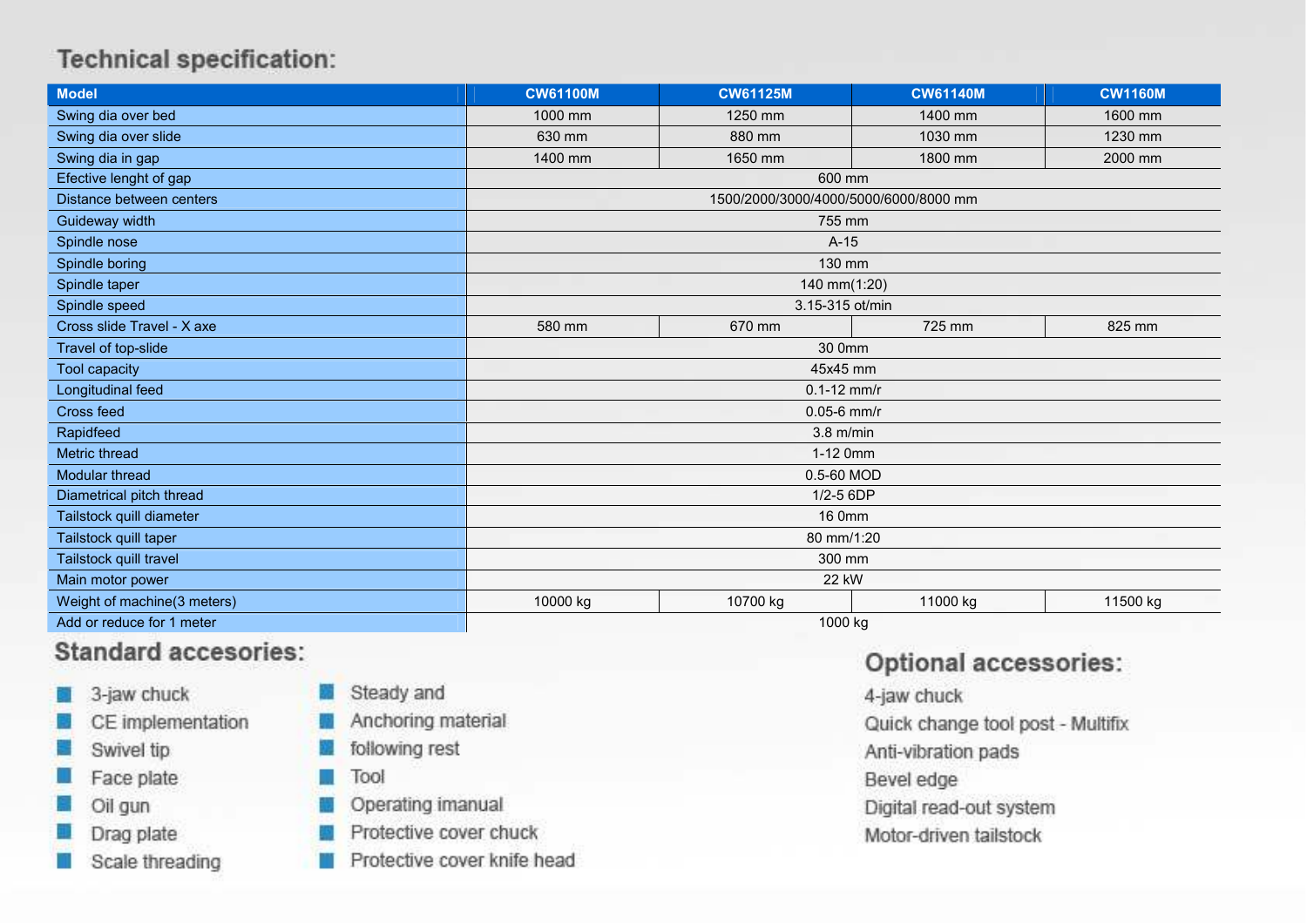# **Industrial centre lathes**

reliable universal lathes for powerfull machining

- Large diameter of spindle boring
- The machine is fully in line with current CE standards
- Swing over bed 630 1000 mm
- Headstock with hydraulic clutch
- Massive solid bed 1000-5000 mm
- Hardened and ground guide surfaces

**CW 6280 D** price €24,600

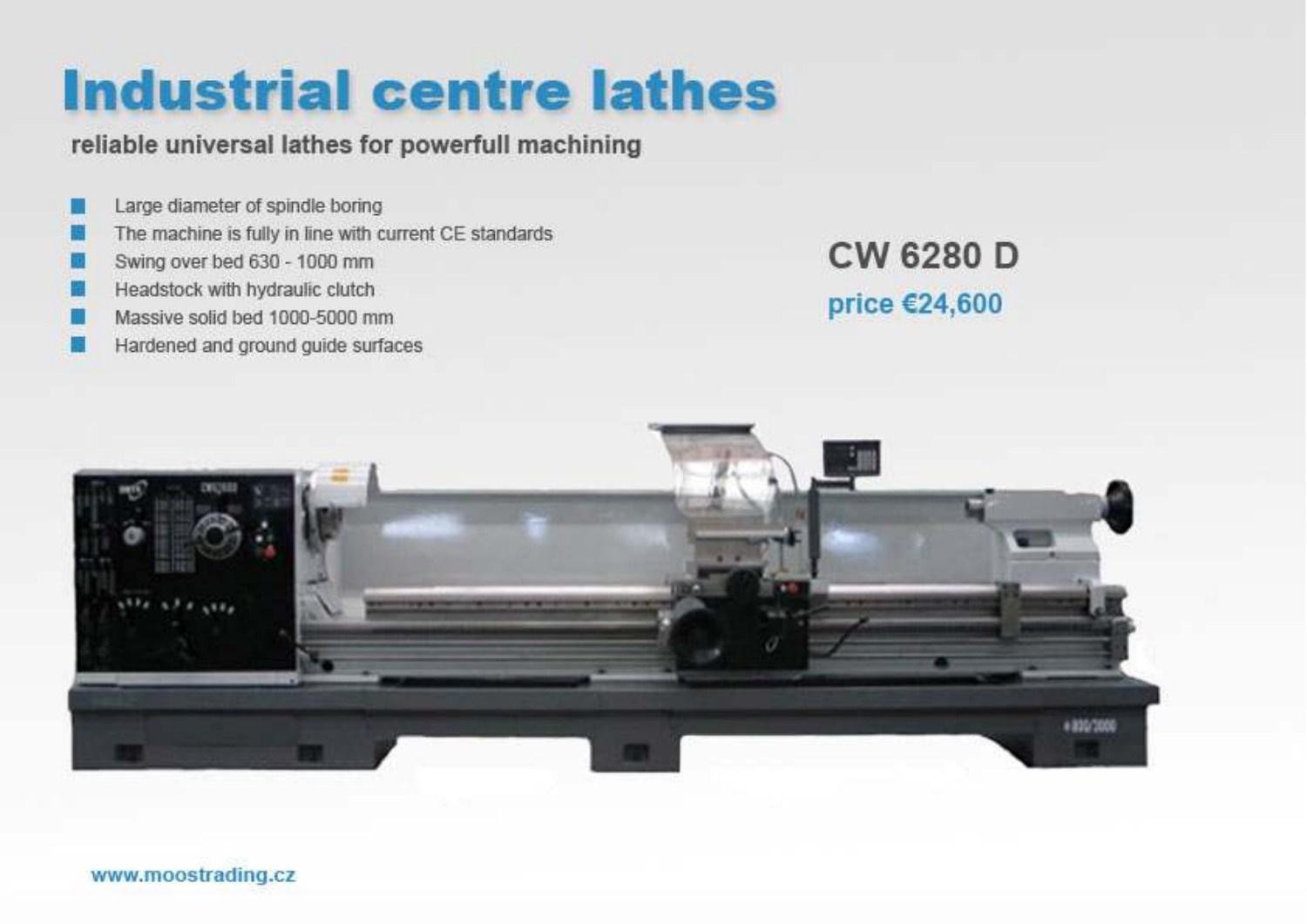| <b>Technical specification</b> | <b>CW 6263E</b>                                                                                   | <b>CW 6280E</b>                            | <b>CW 62100E</b> |  |
|--------------------------------|---------------------------------------------------------------------------------------------------|--------------------------------------------|------------------|--|
| Max. swing over bed            | 630 mm                                                                                            | 800 mm                                     | 1000 mm          |  |
| Max. swing over slide          | 350 mm                                                                                            | 520 mm                                     | 720 mm           |  |
| Distance between centers       |                                                                                                   | 1000, 1500, 2000, 3000, 4000, 5000, 6000mm |                  |  |
| Lenght of gap                  |                                                                                                   | 465 mm                                     |                  |  |
| Turning dia in gap             | 800 mm                                                                                            | 1000 mm                                    | 1230 mm          |  |
| Width of guideways             |                                                                                                   | 550 mm                                     |                  |  |
| Spindle boring                 | 105/130 mm                                                                                        |                                            |                  |  |
| Taper of spindle               | 120/140 mm (1:20)                                                                                 |                                            |                  |  |
| Spindle nose                   | C11 / D11                                                                                         |                                            |                  |  |
| Spindle steps                  | 18                                                                                                |                                            |                  |  |
| Spindle speeds                 | 7.5-1000 ot/min                                                                                   |                                            |                  |  |
| Main motor power               | 11kW (15 kW opce)                                                                                 |                                            |                  |  |
| Max.cross slide travel         | 445 mm                                                                                            | 493 mm                                     |                  |  |
| Top-slide travel               | 200 mm                                                                                            |                                            |                  |  |
| Max. tool capacity             | 30x30 mm                                                                                          | 30x30 mm                                   | 30x30 mm         |  |
| Whiteorth thread               | 1-14 TPI                                                                                          |                                            |                  |  |
| Diametrcal thread              | 1-28DP                                                                                            |                                            |                  |  |
| Metrical thread                | 1-240 mm                                                                                          |                                            |                  |  |
| Modular thread                 | 0,5-120 MOD                                                                                       |                                            |                  |  |
| Tailstock quill diameter       | 100 mm                                                                                            |                                            |                  |  |
| Tailstock quill taper          | No. 6 MT                                                                                          |                                            |                  |  |
| Tailstock quill travel         | 240 mm                                                                                            |                                            |                  |  |
| Lenght of machine(D.B.C.)      | 3180 mm (1000) / 3630 (1500) / 4230 (2000) / 5130 (3000) / 6130 (4000) 7130 (5000) 8130 (6000) mm |                                            |                  |  |
| Width of machine               | 1320 mm                                                                                           | 1360 mm                                    | 1470 mm          |  |
| Height of machine              | 1830 mm                                                                                           | 1830 mm                                    | 1830 mm          |  |
| Weight of machine              | 3550 - 6850 kg                                                                                    | 3730 - 7400kg                              | 4000 - 7800 kg   |  |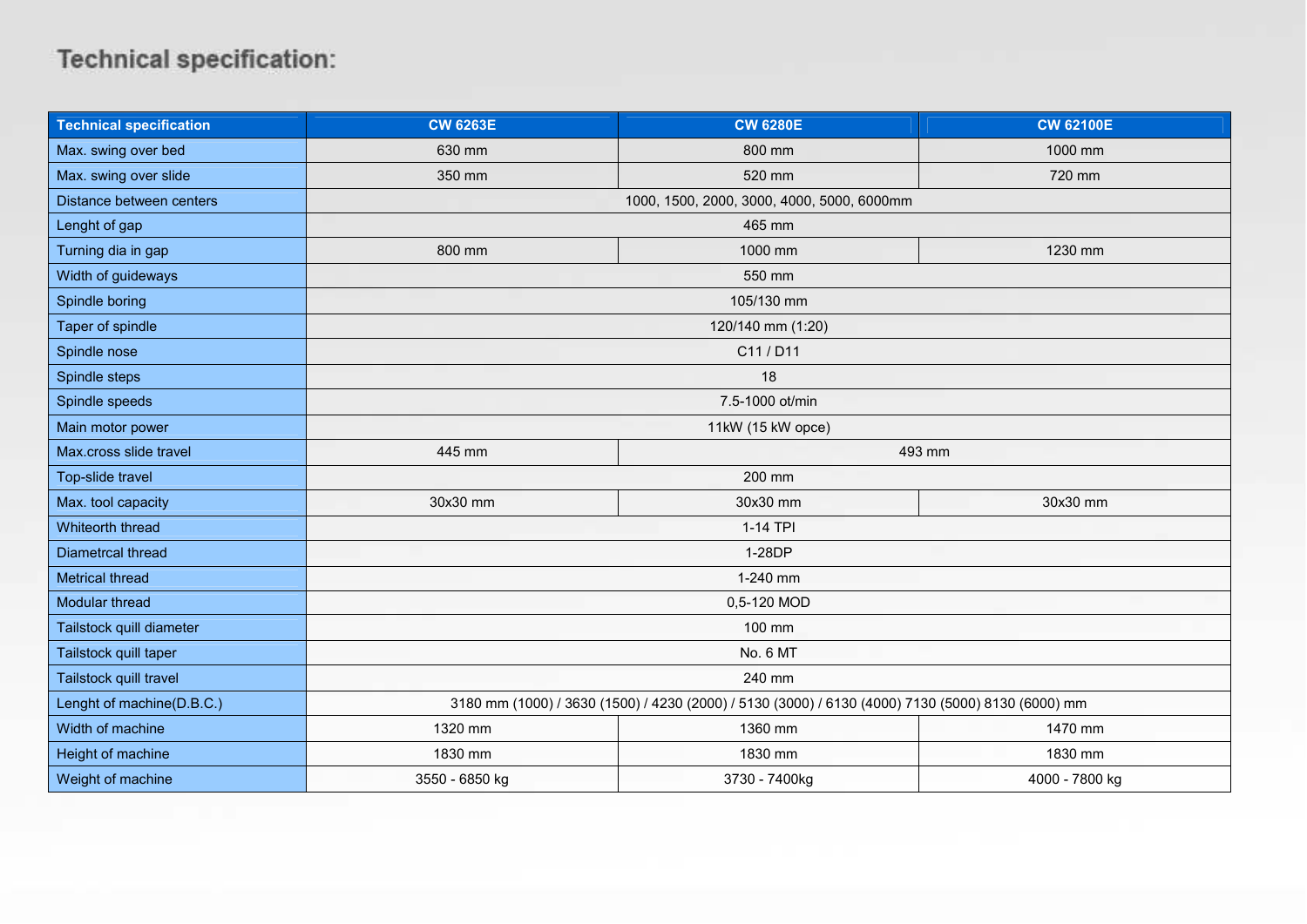# **Centre Lathe**

#### reliable universal lathes for industrial use

- Spindle foot brake
- Removable gap
- Swing over bed 400 760 mm
- Massive solid bed 1000-3000 mm
- Hardened and ground guide surfaces
- The machine is fully in line with current CE standards
- Excellent ration between price, quality and performance
- Powerful spindle motor
- Low noise during machining



### **CDS 6256 B**

€ 12,300





www.moostrading.cz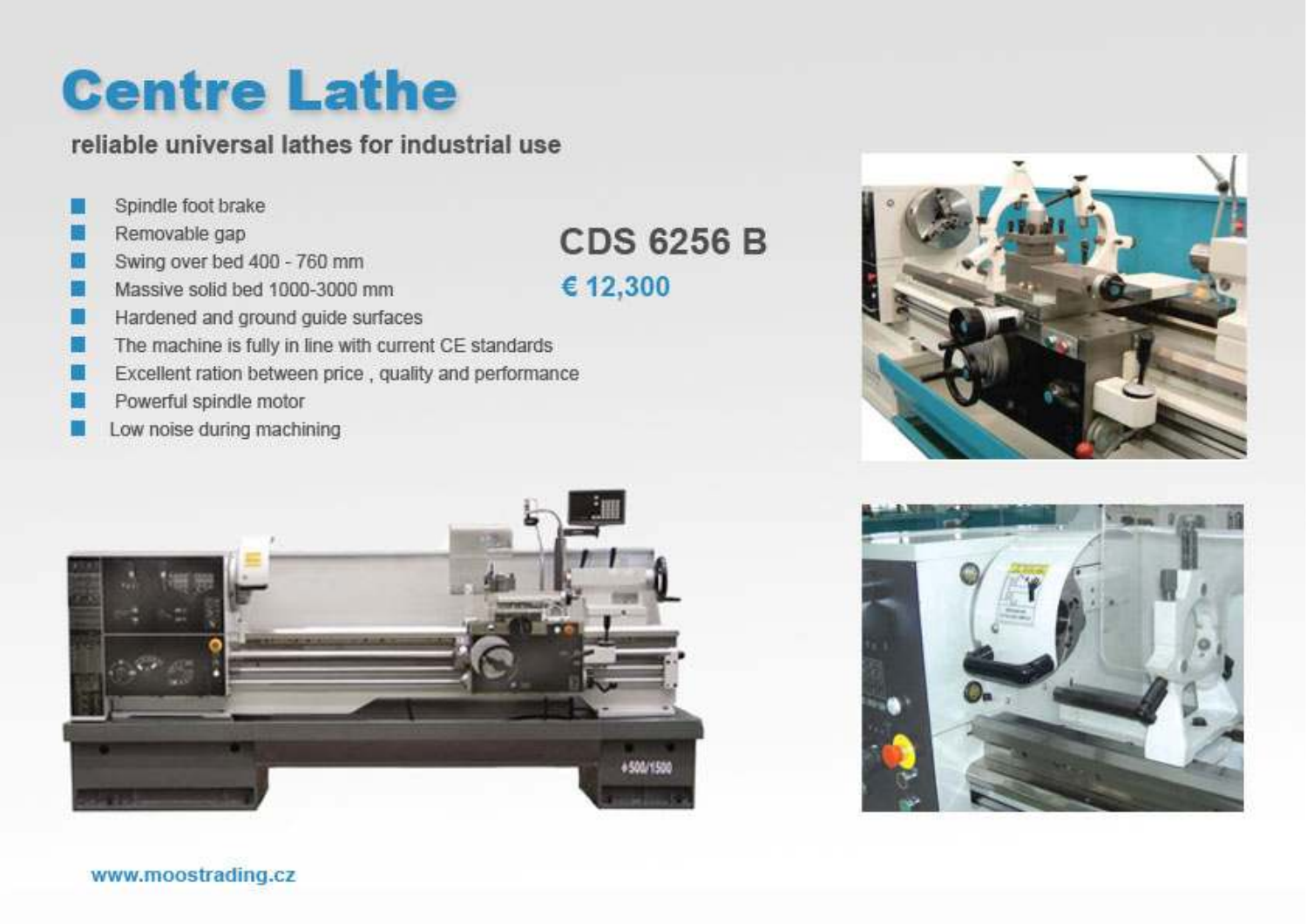| Model B a C                           | <b>CDS6240</b>               | <b>CDS6250</b> | <b>CDS6256</b>  | <b>CDS6266</b> | <b>CDS6276</b> |
|---------------------------------------|------------------------------|----------------|-----------------|----------------|----------------|
| Max.swing over bed                    | 400 mm                       | 500 mm         | 560 mm          | 660 mm         | 760 mm         |
| Max.swing over slide                  | 230 mm                       | 290 mm         | 350 mm          | 440 mm         | 540 mm         |
| Max.turning dia in gap                | 700 mm                       | 760 mm         | 790 mm          | 870 mm         | 965 mm         |
| Zakončení vřetena                     |                              |                | D8, or C8, A2-8 |                |                |
| Lengh of gap                          | 250mm                        |                |                 |                |                |
| Width of guideway                     | 394mm                        |                |                 |                |                |
| Soindle speeds                        | B: 26-2000rpm; C: 26-1700rpm |                |                 |                |                |
| Spindle boring                        | B: 82mm; C:105mm             |                |                 |                |                |
| Spindle taper                         | B: 90/1:20;?C: 110/1:20      |                |                 |                |                |
| Longitudinal feed                     | 0.044-1.48mm/rev             |                |                 |                |                |
| Cross feed                            | 0.022-0.74mm/rev             |                |                 |                |                |
| Metrical thread                       | $0.5 - 80$ mm $(37)$         |                |                 |                |                |
| Whitworth thread                      | 7/16-80 tpi(42)              |                |                 |                |                |
| Modular thread                        | $0.25 - 40$ mm $(32)$        |                |                 |                |                |
| Diametrical thread                    | 7/8-160D.P.(42)              |                |                 |                |                |
| Tool capacity                         | 25x25mm                      |                |                 |                |                |
| Max.travel/tilting of top slide       | 150mm/±45°                   |                |                 |                |                |
| Max.travel of cross slide             | 348 mm<br>355mm              |                |                 |                |                |
| Pitch and diameter of leading srew    | 12mm/40mm                    |                |                 |                |                |
| Travel/diameter/taper tailstock quill | 150mm/75mm/MT No.5           |                |                 |                |                |
| Main motor power                      | 10HP(7.5kW)                  |                |                 |                |                |